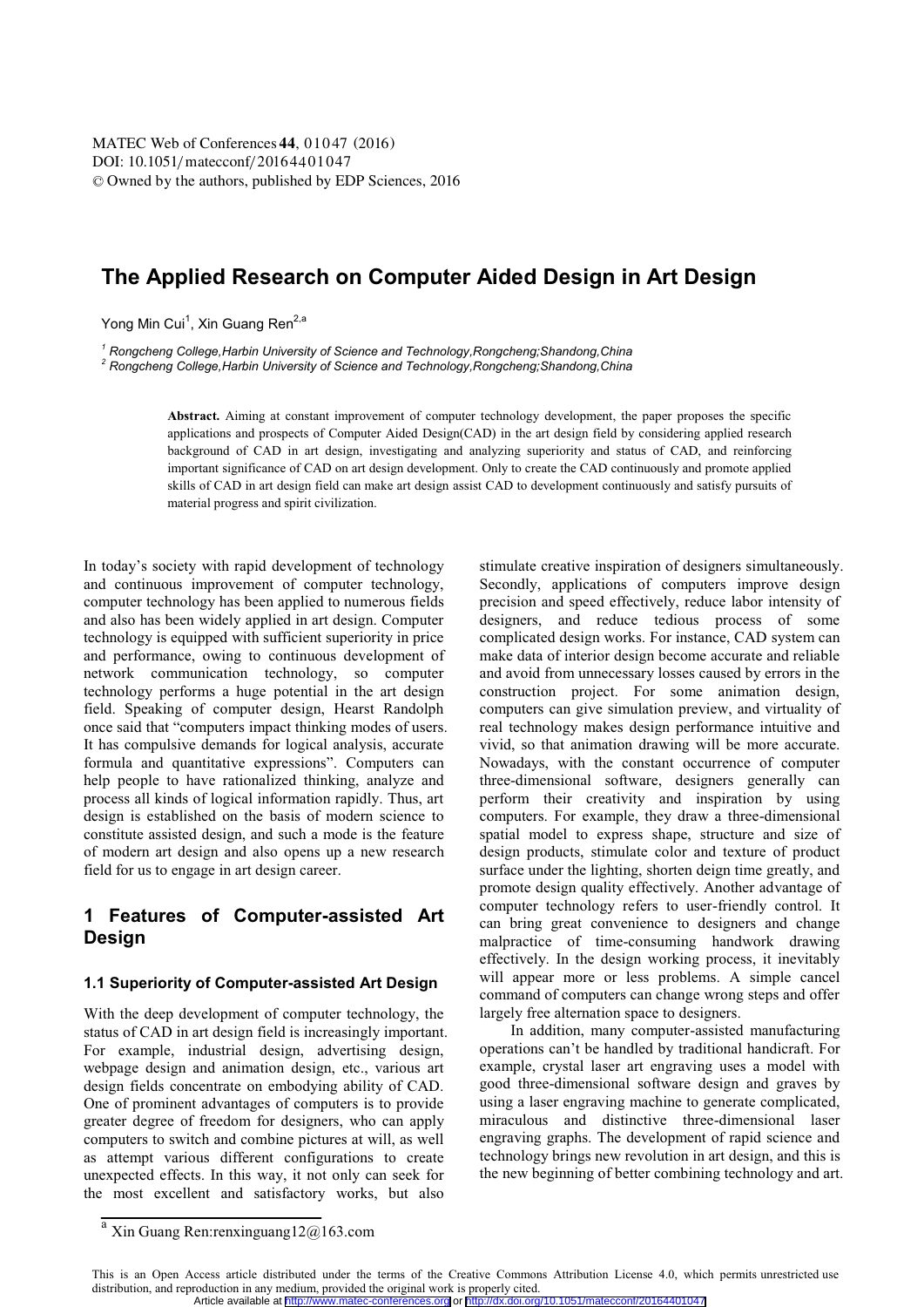#### **1.2 Status of CAD**

At present, software development of CAD changes quickly, and functions are increasingly strong and become widely in various fields. It has moved towards life and work of humans gradually and unconsciously and also becomes an indispensable part in the design industry. Therefore, it almost can say that all design industries apply CAD, commonly including CAD in the building field, which generally is embodied in two forms: on the one hand, it is about production software of effect pictures represented by 3DStudioVIZ to make houses or stimulate interior finishing effects. On the other hand, it refers to CAD in interior design represented by AutoCAD and can complete accurate construction drawing design and structure analysis.

As for the CAD in print advertisement, modern printing technology has changed inflexible and typing, etc., traditional technology completely to finish through computer operation from design to output. Under the assistance of Photoshop and InDesign, etc., software, people have already realized the working mode that what you see is what you get. Our thinking can outline rudiment on a computer easily. After repeated modification, perfection and special-effect combination, these productions will be better expressed.

#### **1.3 Significance of CAD on Art Design**

Art design is a kind of technological means. It refers to inartistic (especially for non-pure artistic) material product design and also has certain aesthetic property. Art design is an important constituent part of human civilization and mainly constructs material and spiritual civilization. The art design aesthetics still is the bridge to communicate with two major civilized fields, while main research object of technological aesthetics can be objected only by virtue of object production. From the perspective of social meaning, art design always makes progress with technological level synchronously. Design objects, means, thinking or even designers have huge changes due to powerful intervention of technology. Art design depends on technology, so the relationship between computer technology and art design is not opposite, but is interdependent and indivisible.

Computer technology performs art design, while art design needs computer technology to serve for modern market. The core of art design is to innovate and create. CAD is the most advanced and effective tool in our design, is another way of exploiting design thinking and also is an essential advanced brush in modern design. Designers are design subjects, while computers are tools. As a result, in the process of design creation, it not only cultivates innovation consciousness consciously, enriches the ability of artistic appreciation, exploits and enriches design methods and innovation, and improves artistic culture and design ability, but also reinforces the application ability of CAD. Art design has bright fashionability, so it means that it need to integrate knowledge of modern science technology into it and from synchronous development of times culture and social knowledge.

## **2 Applications of Computer Technology in the Art Design Field**

In recent years, the applied range of computer technology is increasingly extensive in the art design field, such as building art design, animation design, and graphic art design, which are contributed to CAD.

### **2.1 Applications of CAD in the Building Art Design**

CAD has widely extensive applications in the building art design and mainly reflects in the following two aspects: First of all, it refers to design building effect pictures. When designing building effect pictures, it needs to use CAD, so it not only can shorten design time effectively, but also can perfect design effects and improve goodness of fit between designed buildings and building effect pictures and viewing value of building effect pictures. Secondly, it refers to animation design. By virtue of CAD, it can present effects of buildings vertically in the form of three-dimensional animation, so people can observe achievements after completing construction of buildings intuitively. Recently, with the rapid development of social economy and continuous development of technology, art design of buildings also applies CAD greatly and improves artistic effects of buildings.

#### **2.2 Applications of CAD in the Animation Design**

With the constant development of social economy, the national investments of cultural industry are enlarged increasingly, especially for recent years. Thus, the nation also enlarges the supporting strength of domestic animation industries, such as Boonic Bears, and Radiant and Wolf, etc., which are deeply welcomed by the public. The animation art gives full play to advantages of CAD. In other words, animation industry is arisen with the development of computer technology. The future development of animation industry also must depend on computer industry, For example, by using computer technology, three-dimensional animation is made. In three-dimensional animation, it can set up many threedimensional figures, animals, scenes, trees and houses, or even sea waves, sands, blues sky and white cloud etc., which have higher authenticity. In the animation art design, designers can make abundant and colorful animation in line with demands and by virtue of computer technology and computer software. Meanwhile, it is also beneficial to continuous development of animation artistic industry.

The constant deepness of CAD has already exceeded the range of easy production internationally. It will be widely applied to television ads and film/television film titles. Due to integration of CAD, techniques, which can't be performed in the past, also can be realized. For instance, Jurassic Park, which has broken box office in America, has been made by special effects using computer-assisted animation technology. With the publication of excellent films and television programs, such as Star Wars, it can be seen everything by using